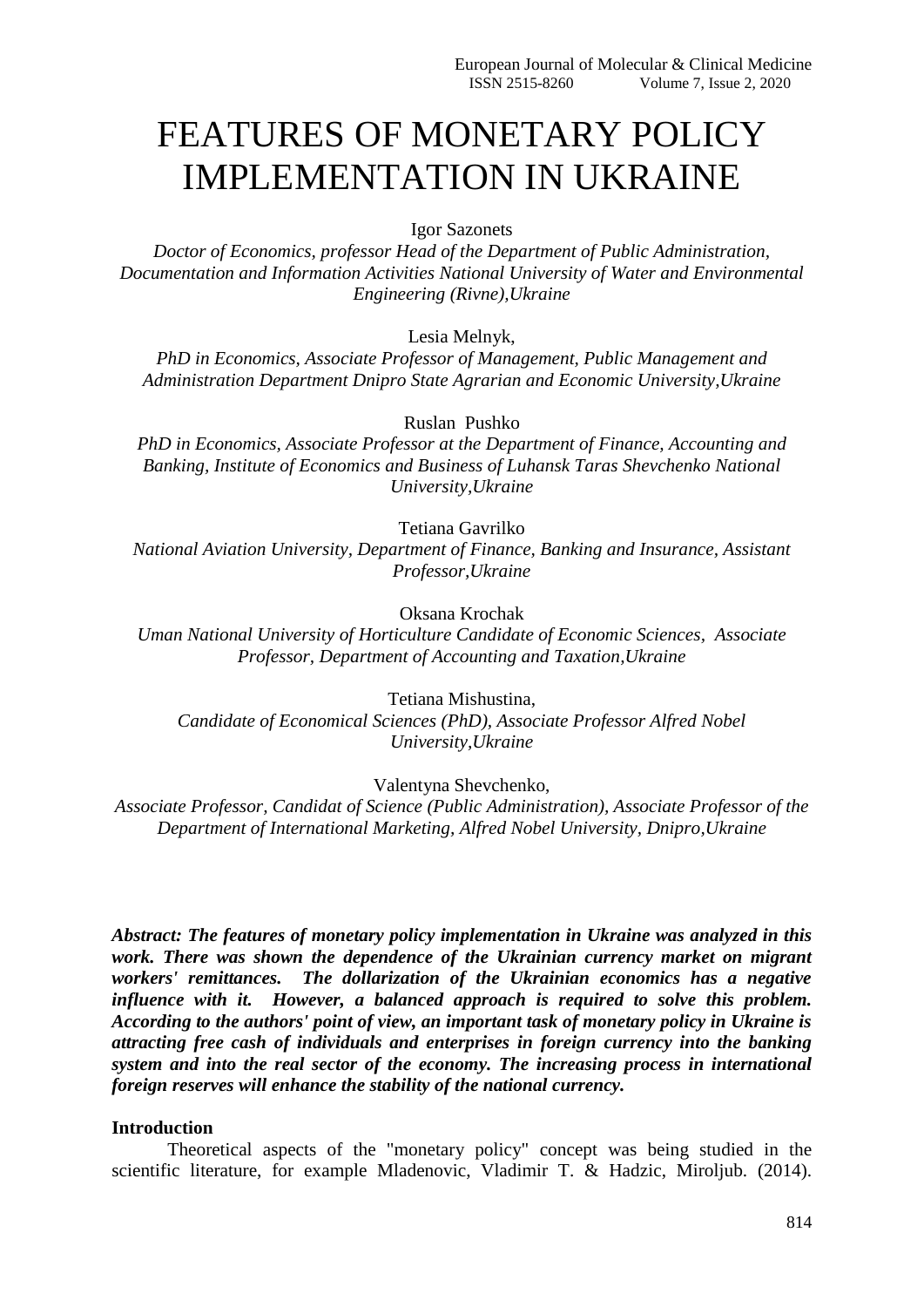However, in our opinion, in the scientific literature this issue has not been sufficiently studied yet. In particular, the distinction between monetary and currency policies should be explored additionally.

B Morrison, W.M. & Labonte, M. (2012) - authors are considering monetary policy as a component of the state tactic and strategy in the financial sphere.

In works of Handler, Heinz. (2016) is expressed the opinion that namely provision of stable rate of the national currency and ensuring stable prices are the main guideline of the state monetary policy

Some researchers consider Dyomina, Yana & Mazitova, Marina. (2020), Gubkova, Ekaterina. (2019) that an effective monetary policy should include maintaining the state's balance of payments, controlling inflation, minimizing unemployment and providing conditions for the stable economic development. In our opinion, the same goals should be inherent in monetary policy. But currency policy, as part of monetary one, should provide an equilibrium state of payments balance of the state and an adequate rate of the national currency.

In the writings by Kolada , T & Mala N. (2019) , Robinson, E.. (2015) is considered monetary policy like one of the state economic policy components. According to the authors, it contributes the ensuring the stability of economic growth, contributes the structural economic transformation, controlling the unemployment rate and controlling inflation through the mechanism of regulating foreign currency relationships. The currency policy, in our opinion, is a mechanism for the formation of gold currency reserves in the state, the stability of the currency rate and payment balance.

In works by Dyomina, Yana & Mazitova, Marina. (2020) , Szász, André. (1999) Matruziev, A. (2014) , Dyomina, Yana. (2015), Matruziev, A. (2014) monetary policy in accordance with its tasks and types are divided into current and long-term monetary policies. Long-term monetary policy provides for the regulation of the international monetary mechanism, as well as envisages of future prospects work. The implementation of such a monetary policy carries out in interactions with other subjects of the world monetary system and, in particular, with the International Monetary Fund and the World Bank.

The current monetary policy is a list of short-term measures aimed to the actual regulation of the currency market, control of currency transactions and the implementation of exchange rate regulation. The Ministry of Finance, the Central Bank, the State Treasury, as well as other state bodies that carry out currency control are responsible for the implementation of the current monetary policy.

In woks by Handler, Heinz. (2016), Willett, Thomas & Al‐Marhubi, Fahim. (2007), Hlavaty, E.. (1998), Petroia, Andrei. (2013), Dueker, Michael & Fischer, Andreas. (2000), restrictions on operations with foreign currency, the discount rate of the Central Bank, as well as currency rate regulation methods are highlighted as key forms of monetary policy. Each of them is accompanied by adequate instruments of currency regulation as levers for the implementation of monetary policy.

The emergence of new goals, forms and methods of implementing the state monetary policy is closely linked with the evolution of the world monetary system as a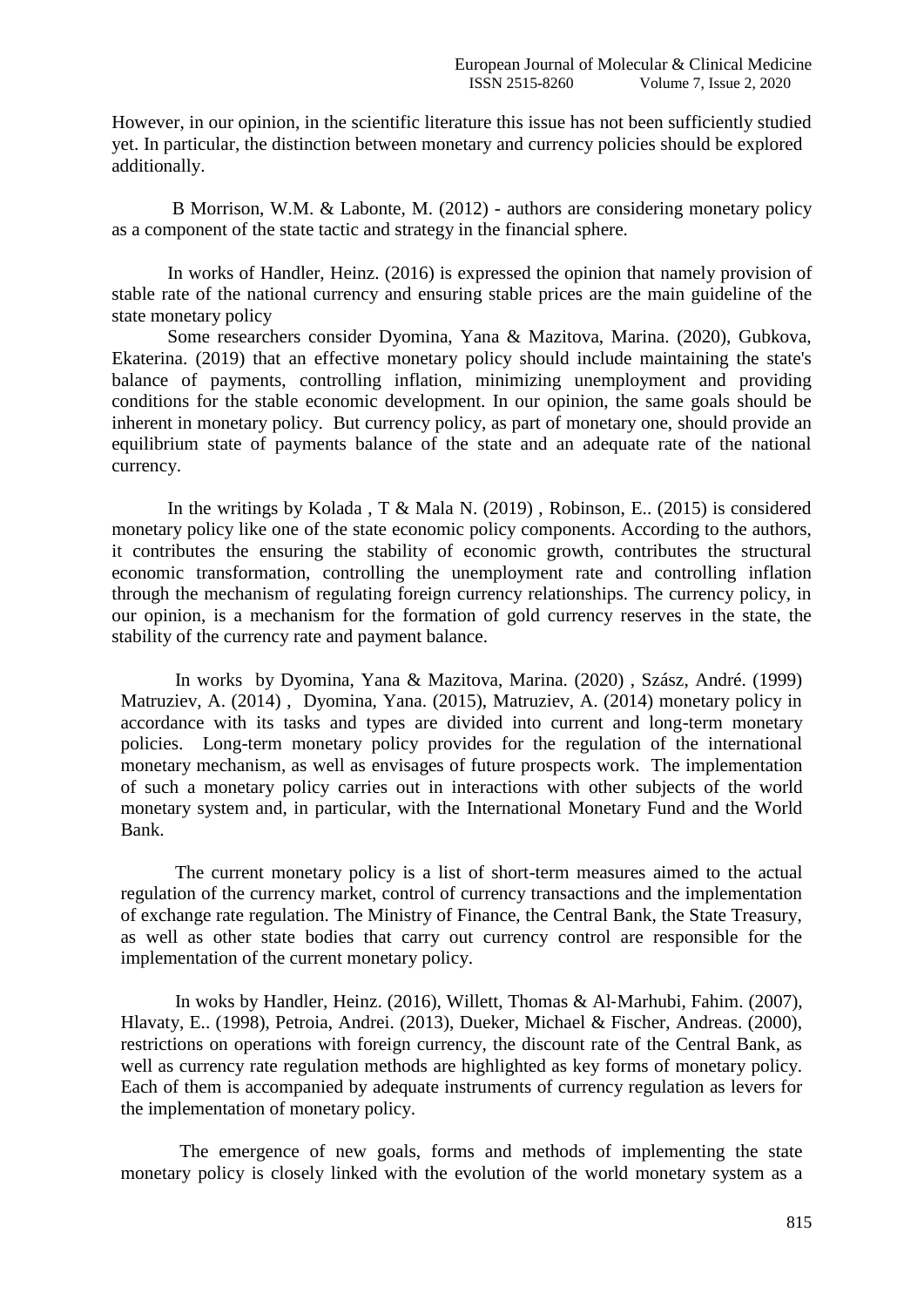whole.

For example, with the weakening of regulation in world currency markets, it affects the changing of the forms and methods of state currency control. Changes in currency restrictions can be offset by the application of currency regulation methods in accordance with the goals and tasks of the state monetary policy.

When considering problems of the monetary policy implementation of the state Abrams, Richard & Douglas, Hernn. (1993), Gubkova, Ekaterina. (2019), Robinson, E. .. (2015), Morrison, W.M. & Labonte, M. .. (2012), Mladenovic, Vladimir T. & Hadzic, Miroljub. (2014) the concept of "currency regulation" is applied, at the same time it is assumed that it's using for currency control, for example, in exchange rate formation. For example, the mandatory sale of part of the enterprises' currency earnings, restrictions on operations with foreign currency up to the forbidding of transactions can be used.

The reduction of government intervention in the functioning of financial markets and promote the emergence of new varieties of financial instruments can serve as forms of implementation of currency regulation.

In modern conditions, as the main form of monetary policy the regulation of currency relations both from the state, non-state regulatory organizations as well as from the market's side can be marked out.

Market regulation is carried out on the basis of supply and demand, as well as competition conditions in the foreign exchange market.

The influence of the state on foreign exchange relationships may be direct or indirect. From the point of view of Grittersova, Jana. (2019), Pugachev, I. (2015) direct currency regulation occurs through the application of the executive government actions and legislative acts, while indirect regulation uses, for example, monetary methods of impact on the behavior of market participants.

Currency regulation, as a rule, occurs in a close combination of monetary regulation and gives governments of various countries the opportunity with help of market laws to solve the problems of domestic and foreign economic policy. And as a consequence of this, it provides the opportunity for effective participation in world trade and, according to the authors, this is very important for such countries as Ukraine.

Currency regulation, first of all, is aimed at minimizing the impact of the international currency market on the exchange rate dynamics of foreign currency, the outflow of capital abroad, protectionist protection of national exporters and manufacturers from excessive rivalry in international trade.

Hence, according to the authors' point of view, currency regulation in combination with currency control is an important tool to procure national security.

## **Methods**

The analytical method is the basis of this work. This made it possible to study the problems raised in the article in their relationship, development and unity. Considering the purpose and objectives of this study were applied systematic and structural-functional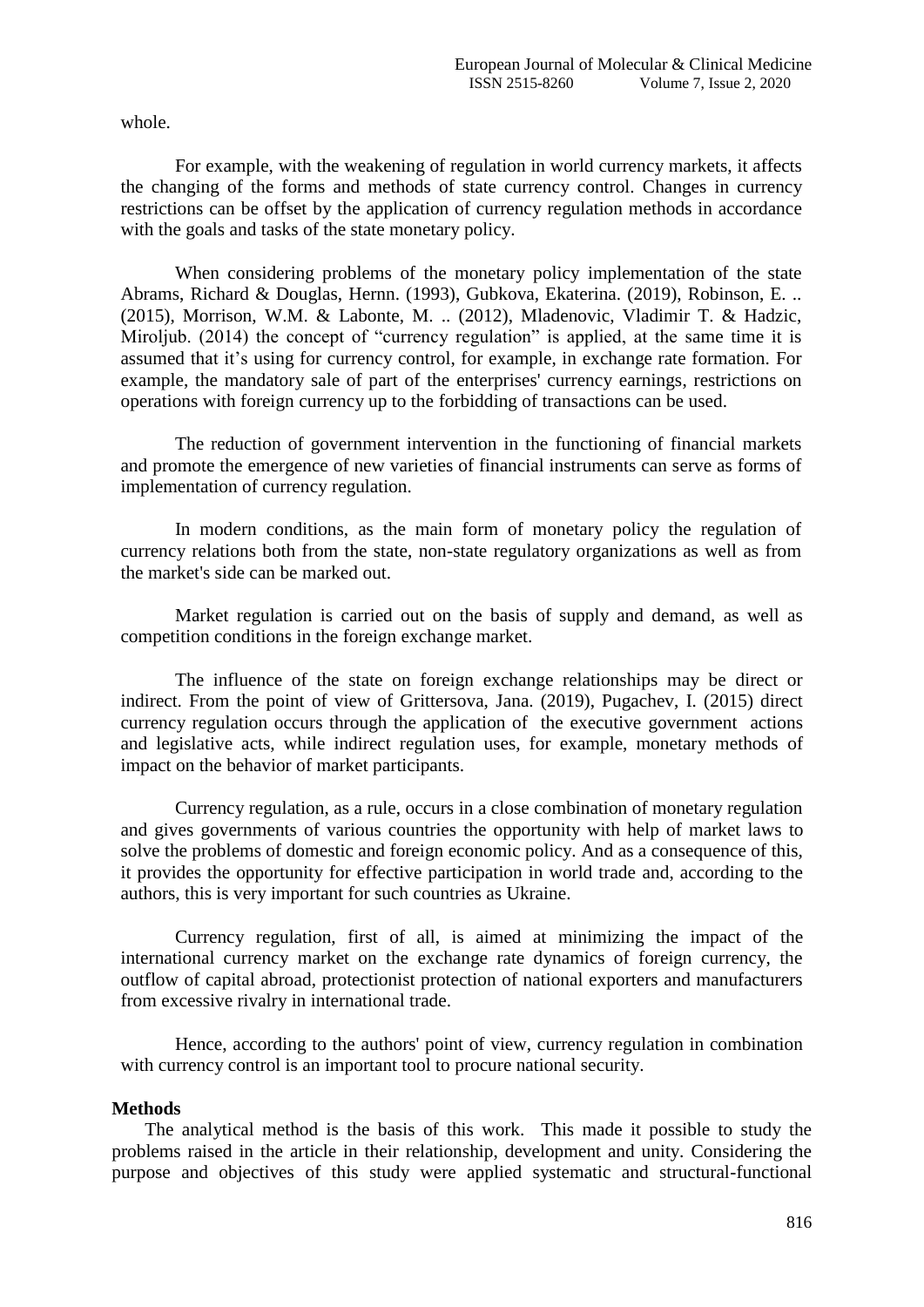research methods. This allowed us to study some problems in the implementation of monetary policy in Ukraine.

## **Results**

The Ukrainian foreign exchange market has such features:

- acts in a competitive environment, however, confidence in the national currency is low, due to the depreciation of the hryvnia against the US dollar in three times after 2014;

- the presence in the currency market of large amount of speculative capital;

- the presence of number of restrictions on operations with foreign currency for individuals and legal entities by the National Bank;

- the presence of a significant "black currency market";

- the presence of a large amount of foreign currency that is circulated outside the banking system;

- the presence of a non-stop armed conflict in eastern part of Ukraine.

- legislative support of operations with foreign currency does not fully comply with modern requirements, for example, in our opinion, transactions with cryptocurrencies have not been sufficiently regulated yet.

-about a third of the entire hryvnia money supply is in the hands of the population;

- low public confidence in the banking system as a whole;

- a large amount of the shadow economy;

- a significant source of foreign currency inflow to Ukraine are money transfers of Ukrainian migrant workers.

- rather large problem is the volume of smuggling and corruption in customs and tax authorities.

In our opinion, the Ukrainian government, together with the National Bank and the Verkhovna Rada, should pay more attention to:

- 1) Increasing non-cash payments, as well as payment banking infrastructure to using of foreign currency in transactions with immovable, as well as with goods and services, to reduce the share of the shadow economy and it will be possible to increase tax incomes to the budget.
- 2) the protection of foreign investment in Ukraine, and for this, in our opinion, first of all the tax burden on the wage fund should be reduced.
- 3) the creation of new jobs and reducing labor migration.

According to various estimates, remittances of Ukrainian migrant workers at the beginning of 2020 ranged from 3 to 5 billion US dollars per month.

On the one hand, this improved the payment balance of Ukraine, lowered the unemployment rate, and on the other hand, negatively affects the amount of collecting taxes from wages, because they are paid abroad too.

The main amount of remittances of Ukrainian migrant workers falls into the shadow currency market or directs on to the immovable purchasing, as well as onto the purchase of imported goods.

According to the National Bank of Ukraine Kolada, T & Mala N. (2019) in 2018 the inflow of foreign investment in Ukraine amounted to approximately 2.4 billion US dollars, while only 58% of the total volume or 1.4 billion US dollars fell in the real sector of the economy, investments in the financial sector accounted for 42% of the total amount or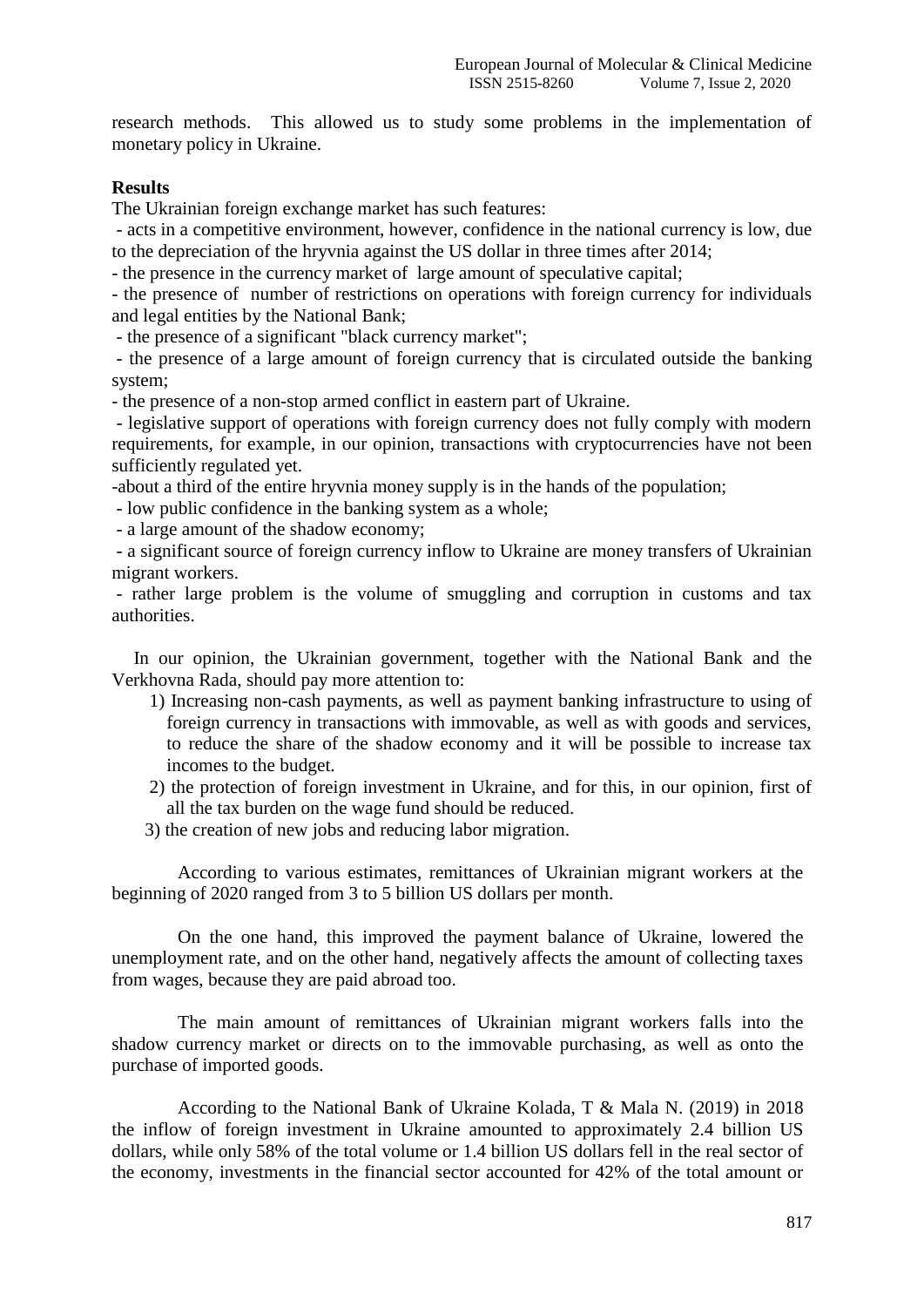1.4 billion US dollars.

To reduce the economy dollarization, in our opinion, should be done the following:

1) to limit lending to the population in foreign currency on the legislative level, this applies not only to the purchase of immovable, vehicles, but also the purchase of a number of other imported goods in online stores with the involvement of credit funds.

2) to reduce the rate of obligatory reservation for term deposits of legal entities and individuals. In our opinion, this will reduce the expenses of banks and they will have more opportunities to raise funds in foreign currency from the population and enterprises. In its turn, an increasing in the required reserve ratio of 50% and higher on term deposits of legal entities and individuals will not give the desired effect due to the low confidence in the national currency.

3) to input restrictions on non-bank financial and credit institutions for opening current and deposit accounts in foreign currency by establishing appropriate standards related to these operations of mandatory reserve.

The dollarization of economic relations negatively affects the stability of the banking system and the exchange rate of the national currency.

As a consequence of this, in our opinion, among other measures, attention should be paid to increasing of international foreign exchange reserves.

Based on the study, the authors conclude that the currency market of Ukraine is highly dependent on the external environment, the policies of foreign countries and the cycles of international economic activity, remittances of migrant workers. There is a great dependence on the prices of raw materials that Ukraine exports (ore, fertilizers, grain, metal), as well as the prices of energy that it imports (natural gas, oil).

## **Discussion**

Based on the study, the authors conclude that the foreign exchange market of Ukraine is highly dependent on the external environment, the policies of foreign countries and the cycles of international economic activity, remittances of migrant workers. There is a great dependence on the prices of raw materials that Ukraine exports (ore, fertilizers, grain, metal), as well as a cent on the energy it imports (natural gas, oil).

As a consequence of this, in our opinion, among other measures, attention should be paid to increasing international foreign exchange reserves.

The dollarization of economic relations negatively affects the stability of the banking system and the exchange rate of the national currency.

However, the approach to solving this problem must be balanced, taking into account the size of the "shadow" economy and other features of Ukraine.

## **Conclusions**

The priority of Ukrainian monetary policy, in our opinion, must be:

- 1. Ensuring the stability of the Ukrainian in the national currency.
- 2. Attracting foreign investors.
- 3. Improving the standard of living and well-being of Ukrainian citizens.
- 4. Ensuring sustainable economic growth.
- 5. Priority support for high-tech and high-tech industries.
- 6. Protection of domestic producers in the context of globalization.